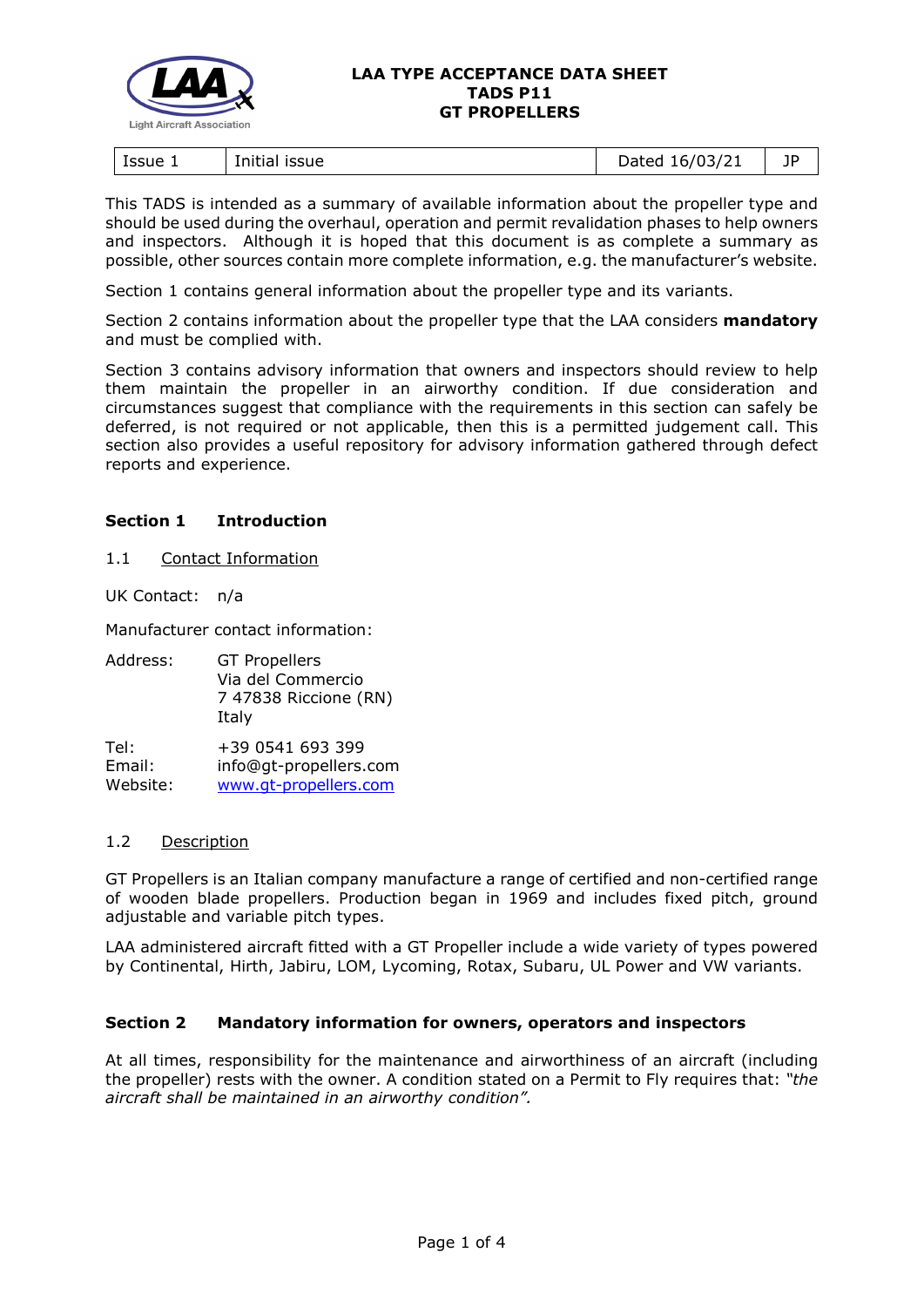

# 2.1 Lifed Items

No type-specific information.

# 2.2 Operator's Manuals

Where possible, the manuals describing setup, operation and maintenance procedures for the propeller should be obtained from the manufacturer or importer and retained with the aircraft's records.

Refer also to **EASA TCDS P.108** which may contain some pertinent information.

# 2.3 Maintenance Schedule

Refer to [EASA TCDS P.108](http://www.lightaircraftassociation.co.uk/engineering/TADs/P11/EASA-TCDS-P.108_GT_PROPELLERS.pdf) which may contain some pertinent information.

Refer also to specific manufacturer's information whenever possible.

Propellers fitted to LAA administered aircraft that are maintained either in accordance with the manufacturer's maintenance schedule, the CAA Light Aircraft Maintenance Schedule (LAMS) [CAP411](http://www.caa.co.uk/CAP411) or the LAA Generic Maintenance Schedule, further details of which can be found in LAA Technical Leaflet [TL 2.19: The LAA Generic Maintenance Schedule.](http://www.lightaircraftassociation.co.uk/engineering/TechnicalLeaflets/Operating%20An%20Aircraft/TL%202.19%20The%20LAA%20Generic%20Maintenance%20Schedule.pdf) Note: The CAA and LAA produced maintenance schedules were originally written around the maintenance requirements of aircraft fitted with traditional aircraft engines and propellers.

Some aircraft may have mandated maintenance requirements and/or schedules which are stated on the aircraft's Operating Limitations document and these must be followed.

More information on maintenance schedules can be found in the **Aircraft Maintenance** section of the LAA website.

Variable pitch propellers require a dedicated log book. Log books can be purchased from the [LAA Online Shop.](https://services.lightaircraftassociation.co.uk/catalog/265)

# 2.4 Airworthiness Directives

LAA administered aircraft tend to use non-certified versions so there are no specific applicable Airworthiness Directives.

Certified versions may have EASA issued Airworthiness Directives which can be found via the [EASA AD Safety Publishing Tool.](https://ad.easa.europa.eu/search/advanced)

# 2.5 Mandatory Permit Directives

No type-specific MPDs at this time.

Check CAA [CAP 661](http://www.caa.co.uk/cap661) which lists MPDs issued before 31 January 2012 and is no longer being updated.

The CAA now provides links to MPDs issued after 31 January 2012 on the [CAA MPD Listing](http://publicapps.caa.co.uk/modalapplication.aspx?appid=11&mode=list&type=sercat&id=55) page of their website.

The LAA website should be checked for MPDs that are non-type specific in LAA Technical Leaflet [TL 2.22: Non-Type Specific MPDs.](http://www.lightaircraftassociation.co.uk/engineering/TechnicalLeaflets/Operating%20An%20Aircraft/TL%202.22%20non-type%20specific%20MPDs.pdf)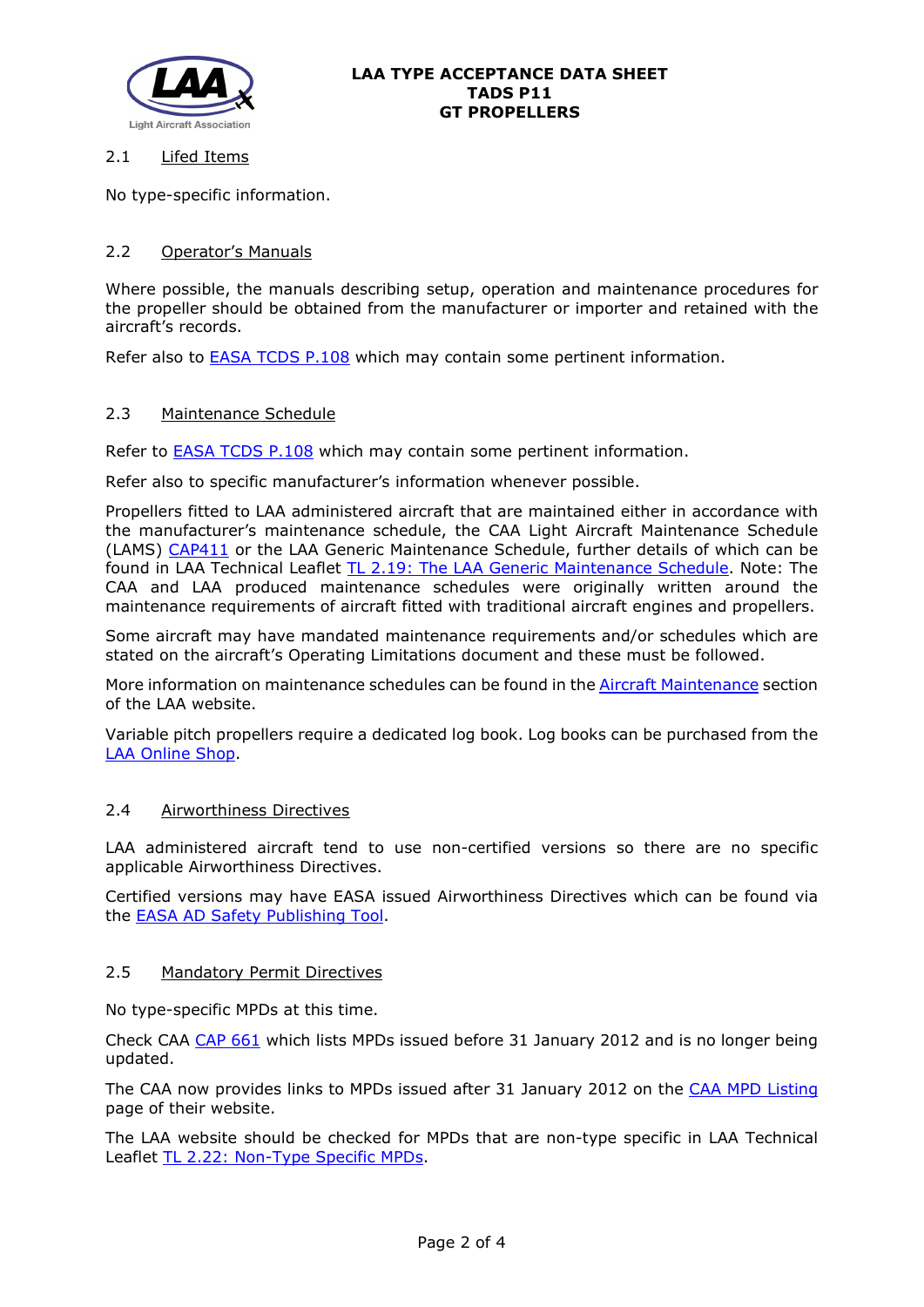

#### **LAA TYPE ACCEPTANCE DATA SHEET TADS P11 GT PROPELLERS**

# 2.6 CAA Mandatory Requirements for Airworthiness CAP747 and Civil Aircraft Airworthiness Information and Procedures (CAAIP) CAP562

No type specific requirements or information at this time.

CAA publications [CAP747](http://www.caa.co.uk/CAP747) and [CAP562](http://www.caa.co.uk/CAP562) contain information that may be relevant to LAA administered aircraft and should be checked for applicability.

In particular, refer to [CAP747](http://www.caa.co.uk/CAP747) Generic Requirement GR No. 17 which concerns the maintenance requirements for variable pitch propellers installed on aircraft holding a UK Certificate of Airworthiness but may also be pertinent to LAA administered aircraft.

# 2.7 LAA Required Modifications (including LAA issued AILs, SBs, etc)

No type-specific required modifications at this time.

#### 2.8 Operating Limitations to be Placarded or Shown by Instrument Markings

The Operating Limitations document for the aircraft will specify aircraft and powerplant limitations for that particular aircraft. Where a propeller is being fitted in accordance with a Propeller Type List ( $PTL/1$ ), any limitations proscribed by the relevant  $PTL/1$  document must be adhered to.

Notes:

- Refer to the propeller manufacturer's latest documentation for the definitive parameter values and recommended placards.
- Data stated on the aircraft's Operating Limitations document must be displayed by means of cockpit placards or instrument markings.

# **Section 3 Advice to owners, operators and inspectors**

#### 3.1 General

Where possible, the manuals describing setup, operation and maintenance procedures for the propeller should be obtained from the manufacturer or importer and retained with the aircraft's records.

# 3.2 Standard Options

There are no Standard Options for any propellers fitted to LAA administered aircraft at this time.

#### 3.3 Manufacturer's Information (including Service Bulletins, Service Letters, etc)

In the absence of any over-riding LAA classification, inspections and modifications published in the manufacturer's continuing airworthiness data should be satisfied according to the recommendations therein. It is the owner's responsibility to be aware of and supply such information to their inspector.